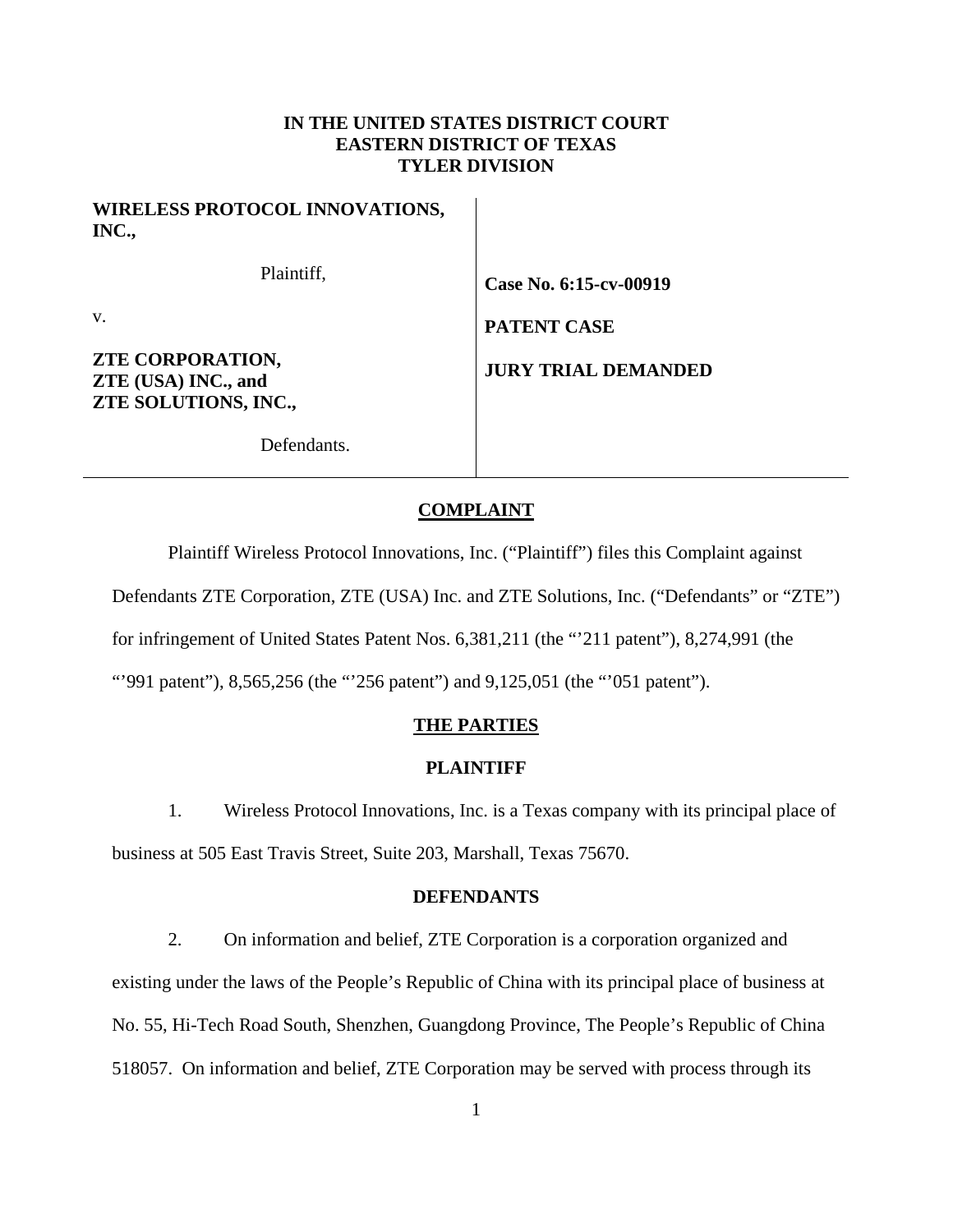registered agent, ZTE Plaza, Keji Road South, Hi-Tech Industrial Park, Nanshan District, Shenzhen, Guangdong Province, The People's Republic of China 518057. On information and belief, this Court has personal jurisdiction over ZTE Corporation because ZTE Corporation has committed, and continues to commit, acts of infringement in the State of Texas, has conducted business in the State of Texas, and/or has engaged in continuous and systematic activities in the State of Texas.

3. On information and belief, ZTE (USA) Inc. is a New Jersey corporation with its principal place of business located at 2425 North Central Expressway, Suite 323, Richardson, Texas 75080. On information and belief, ZTE (USA) Inc. may be served with process through its registered agent, ZTE (USA) Inc., 55 Madison Ave., Suite 302, Morristown, NJ 07960. On information and belief, this Court has personal jurisdiction over ZTE (USA) Inc. because ZTE (USA) Inc. has committed, and continues to commit, acts of infringement in the State of Texas, has conducted business in the State of Texas, and/or has engaged in continuous and systematic activities in the State of Texas.

4. On information and belief, Defendant ZTE Solutions, Inc. is a Delaware corporation with its principal place of business in Richardson, Texas. On information and belief, ZTE Solutions, Inc. may be served with process through its registered agent, Corporation Service Company, 2711 Centerville Road, Suite 400, Wilmington, Delaware 19808. On information and belief, this Court has personal jurisdiction over ZTE Solutions, Inc. because ZTE Solutions, Inc. has committed, and continues to commit, acts of infringement in the State of Texas, has conducted business in the State of Texas, and/or has engaged in continuous and systematic activities in the State of Texas.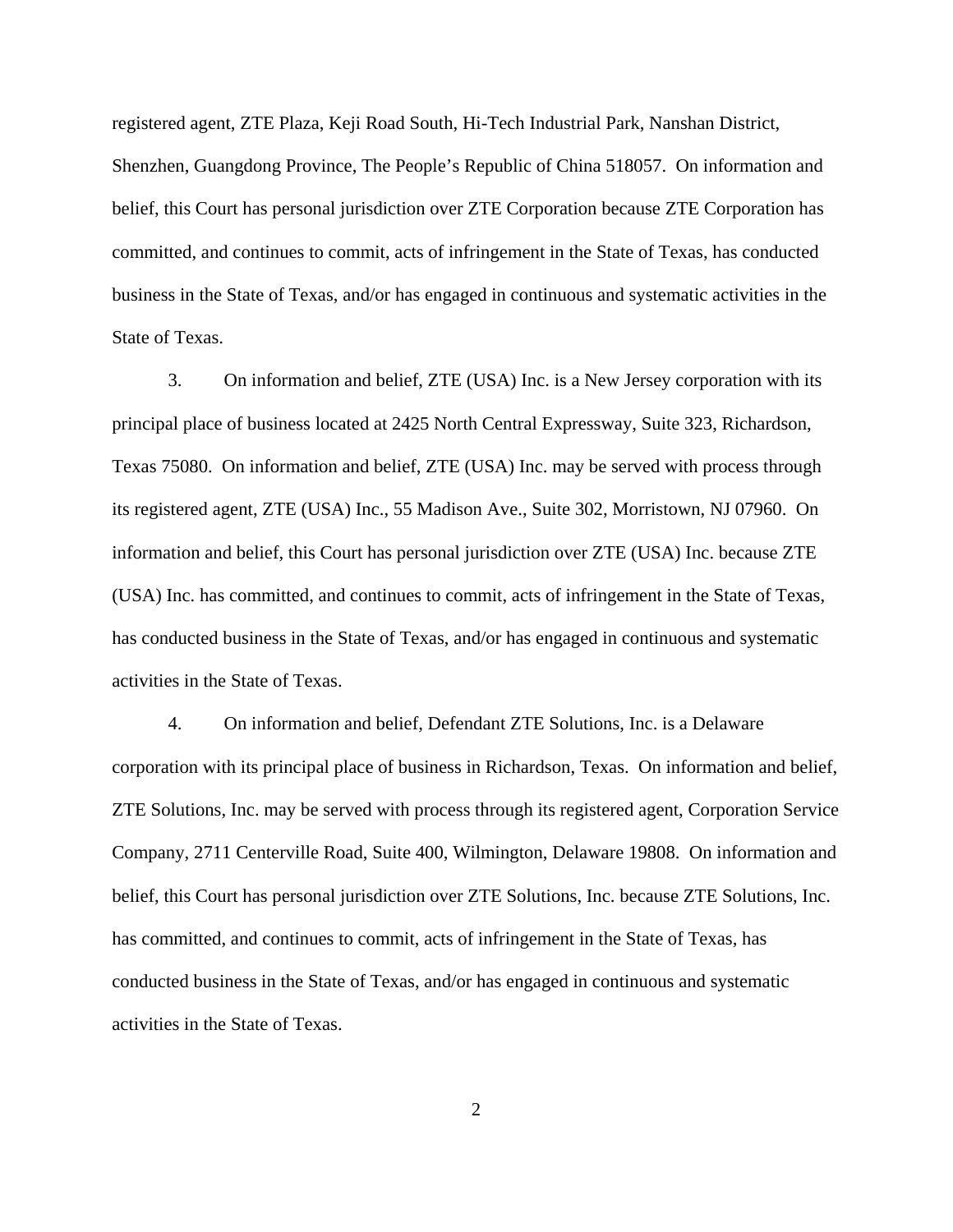5. Defendants ZTE Corporation, ZTE (USA) Inc., and ZTE Solutions, Inc. are collectively referred to as "Defendants" or "ZTE."

# **JURISDICTION AND VENUE**

6. This is an action for patent infringement under Title 35 of the United States Code. Plaintiff is seeking injunctive relief as well as damages.

7. Jurisdiction is proper in this Court pursuant to 28 U.S.C. §§ 1331 (Federal Question) and 1338(a) (Patents) because this is a civil action for patent infringement arising under the United States' patent statutes, 35 U.S.C. § 101 *et seq*.

8. Venue is proper under 28 U.S.C. §§ 1391(c) and 1400(b) because Defendants have committed acts of infringement in this district and/or are deemed to reside in this district.

9. This Court has personal jurisdiction over Defendants and venue is proper in this district because Defendants have committed, and continue to commit, acts of infringement in the state of Texas, including in this district, have conducted business in the state of Texas, including in this district, and/or have engaged in continuous and systematic activities in the state of Texas, including in this district.

#### **COUNT I**

### **(INFRINGEMENT OF U.S. PATENT NO. 6,381,211)**

10. Plaintiff incorporates paragraphs 1 through 9 herein by reference.

11. Plaintiff is the owner and assignee of the '211 patent, entitled "Processing Data Transmitted and Received Over a Wireless Link Connecting a Central Terminal and a Subscriber Terminal of a Wireless Telecommunications System," with ownership of all substantial rights in the '211 patent, including the right to exclude others and to enforce, sue and recover damages for past and future infringement. A true and correct copy of the '211 patent is attached as Exhibit A.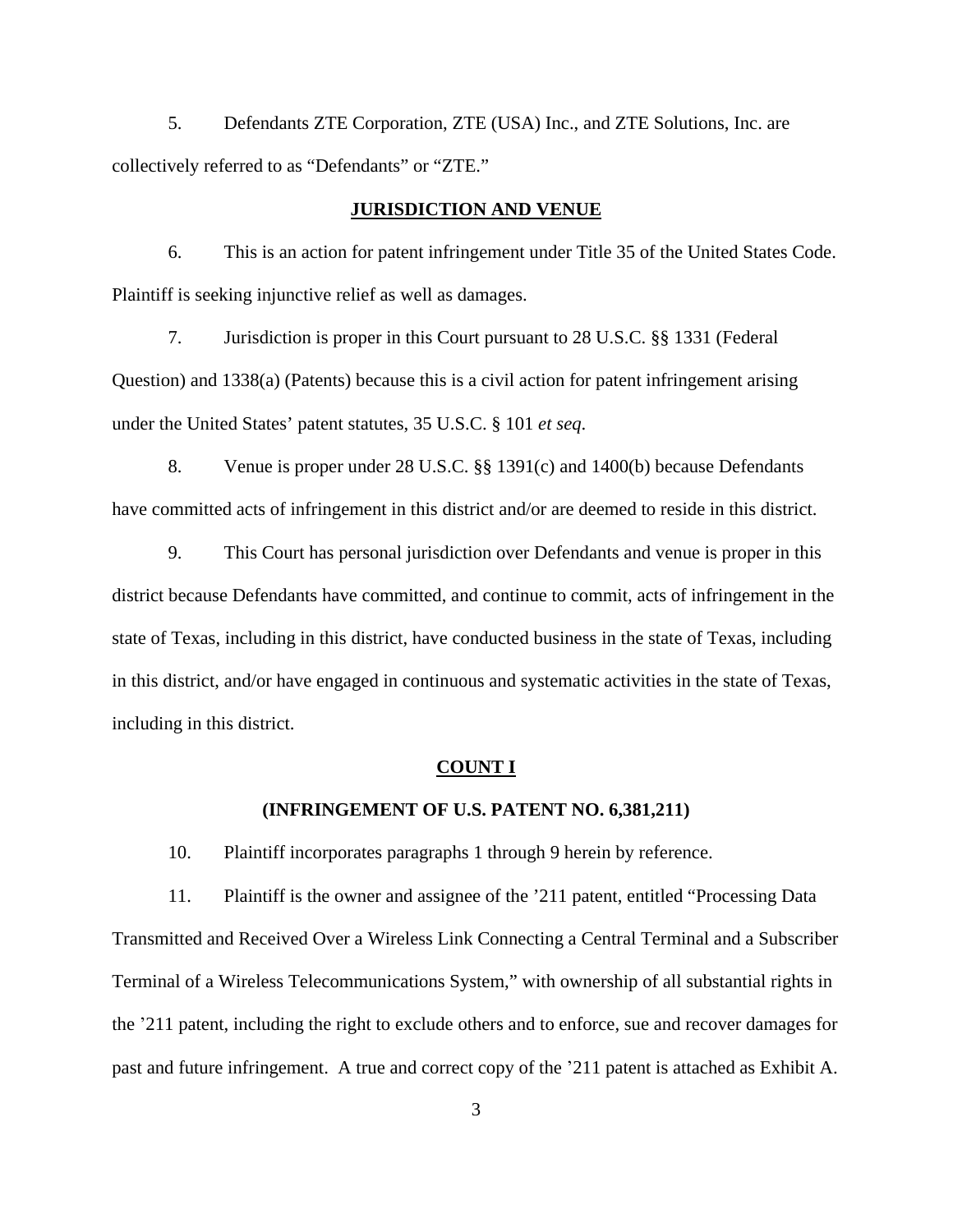12. The '211 patent is valid, enforceable and was duly issued in full compliance with Title 35 of the United States Code.

13. Plaintiff has been damaged as a result of ZTE's infringing conduct described in this Count. ZTE is thus liable to Plaintiff in an amount that adequately compensates it for their infringements, which, by law, cannot be less than a reasonable royalty, together with interest and costs as fixed by this Court under 35 U.S.C. § 284.

# **Direct Infringement**

14. On information and belief, ZTE has and continues to directly infringe one or more claims of the '211 patent in this judicial district and/or elsewhere in Texas and the United States, including at least claim 107, by, among other things, making, using, offering for sale, selling and/or importing infringing wireless communication devices, including but not limited to the Nubia Z5S Mini and Axon Pro, by practicing infringing methods by way of ZTE's wireless communication devices, including but not limited to the Nubia Z5S Mini and Axon Pro, and/or by directing or controlling the performance of infringing methods, including by customers and/or end-users of ZTE's wireless communication devices, including but not limited to the Nubia Z5S Mini and Axon Pro. ZTE is thereby liable for infringement of the '211 patent pursuant to 35 U.S.C. § 271.

## **Indirect Infringement – Inducement**

15. Based on the information presently available to Plaintiff, absent discovery, and in addition or in the alternative to direct infringement, Plaintiff contends that ZTE has and continues to indirectly infringe one or more claims of the '211 patent, including at least claim 107, by inducing others, including customers and/or end-users of ZTE's wireless communication devices, including but not limited to the Nubia Z5S Mini and Axon Pro, to make, use, sell, offer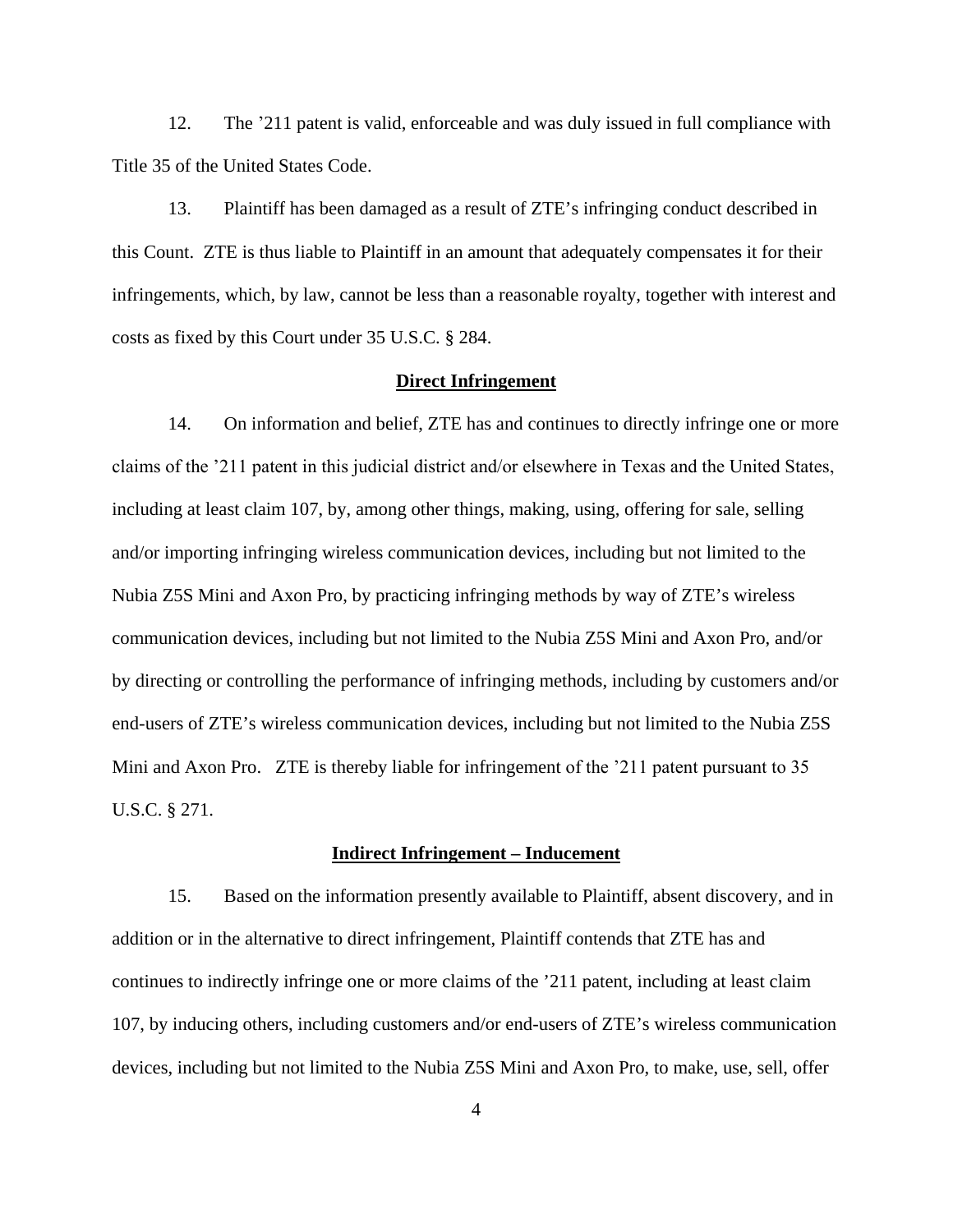for sale, and/or import wireless communication devices and/or to practice infringing methods in violation of one or more claims of the '211 patent, including at least claim 107.

16. ZTE Corporation has been on notice of the re-examined '211 patent since at least as early as on or about May 26, 2015, or before, but has continued since that time to cause others to directly infringe the '211 patent as alleged herein. Defendants ZTE (USA) Inc. and ZTE Solutions, Inc. have been on notice of the '211 patent since at least service of this action, or before, but have continued since that time to cause others to directly infringe the '211 patent as alleged herein. In accordance with Fed. R. Civ. P. 11(b)(3), Plaintiff will likely have additional evidentiary support after a reasonable opportunity for further investigation or discovery on this issue.

17. On information and belief, since ZTE has been on notice of the '211 patent, ZTE has knowingly induced infringement of the '211 patent, including at least claim 107 of the '211 patent, and possessed specific intent to encourage others' infringement.

18. On information and belief, since ZTE has been on notice of the '211 patent, ZTE knew or should have known that its actions would induce actual infringement of the '211 patent, including at least claim 107 of the '211 patent, by customers and/or end-users of ZTE's wireless communication devices, including but not limited to the Nubia Z5S Mini and Axon Pro.

19. For example, since ZTE has been on notice of the '211 patent, ZTE has purposefully and voluntarily made available wireless communication devices, including but not limited to the Nubia Z5S Mini and Axon Pro, with the expectation that they would be utilized by customers and/or end-users in the United States in a way that infringes at least claim 107 of the '211 patent.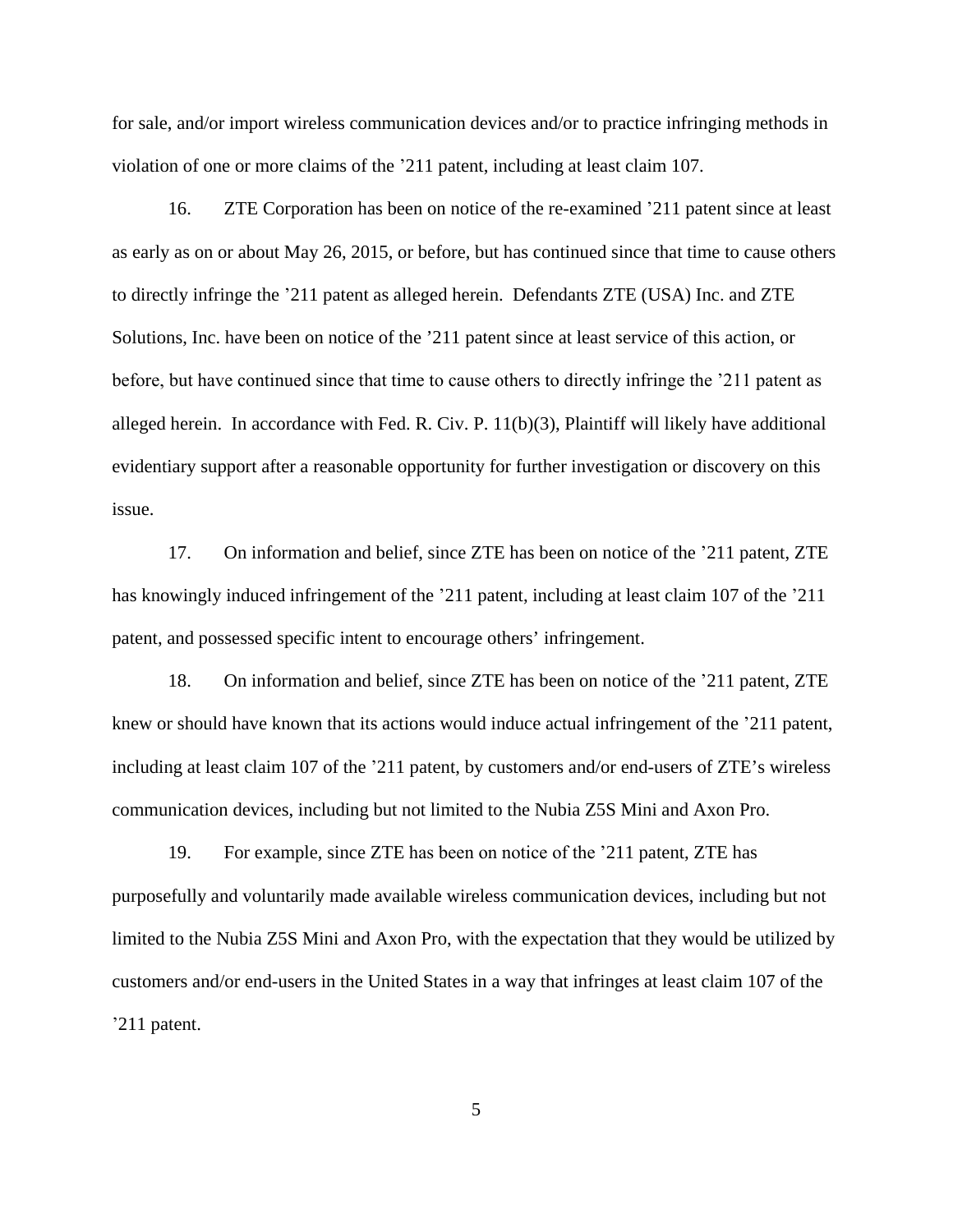20. Since ZTE has been on notice of the '211 patent, ZTE has also instructed and/or encouraged customers and/or end-users of ZTE's wireless communication devices, including but not limited to the Nubia Z5S Mini and Axon Pro, to utilize such devices in a way that results in the infringement of at least claim 107 of the '211 patent and has provided support to such customers and/or end-users.

21. ZTE has not produced or relied upon an opinion of counsel suggesting that the '211 patent is invalid or is not infringed by ZTE's wireless communication devices, including but not limited to the Nubia Z5S Mini and Axon Pro. In accordance with Fed. R. Civ. P. 11(b)(3), Plaintiff will likely have additional evidentiary support after a reasonable opportunity for discovery on this issue.

22. ZTE has not produced any evidence as to any investigation, design around or that any remedial action was taken with respect to the '211 patent. In accordance with Fed. R. Civ. P. 11(b)(3), Plaintiff will likely have additional evidentiary support after a reasonable opportunity for discovery on this issue.

#### **COUNT II**

# **(INFRINGEMENT OF U.S. PATENT NO. 8,274,991)**

23. Plaintiff incorporates paragraphs 1 through 9 herein by reference.

24. Plaintiff is the owner and assignee of the '991 patent, entitled "Protocol for Allocating Upstream Slots Over a Link in a Point-to-Multipoint Communication System," with ownership of all substantial rights in the '991 patent, including the right to exclude others and to enforce, sue and recover damages for past and future infringement. A true and correct copy of the '991 patent is attached as Exhibit B.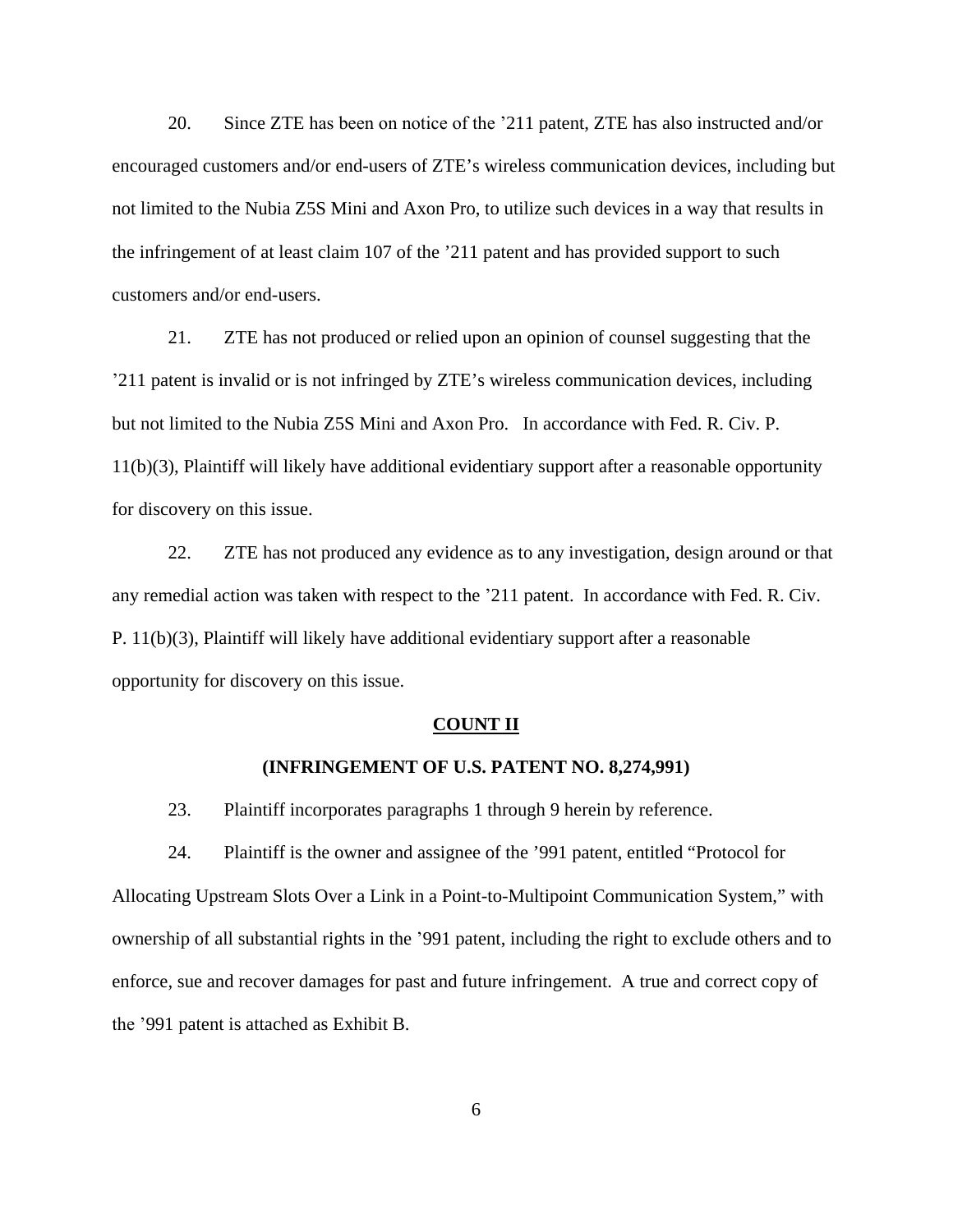25. The '991 patent is valid, enforceable and was duly issued in full compliance with Title 35 of the United States Code.

26. Plaintiff has been damaged as a result of ZTE's infringing conduct described in this Count. ZTE is thus liable to Plaintiff in an amount that adequately compensates it for their infringements, which, by law, cannot be less than a reasonable royalty, together with interest and costs as fixed by this Court under 35 U.S.C. § 284.

# **Direct Infringement**

27. On information and belief, ZTE has and continues to directly infringe one or more claims of the '991 patent in this judicial district and/or elsewhere in Texas and the United States, including at least claim 1, by, among other things, making, using, offering for sale, selling and/or importing infringing wireless communication devices, including but not limited to the Nubia Z5S Mini and Axon Pro, by practicing infringing methods by way of ZTE's wireless communication devices, including but not limited to the Nubia Z5S Mini and Axon Pro, and/or by directing or controlling the performance of infringing methods, including by customers and/or end-users of ZTE's wireless communication devices, including but not limited to the Nubia Z5S Mini and Axon Pro. ZTE is thereby liable for infringement of the '991 patent pursuant to 35 U.S.C. § 271.

#### **Indirect Infringement – Inducement**

28. Based on the information presently available to Plaintiff, absent discovery, and in addition or in the alternative to direct infringement, Plaintiff contends that ZTE has and continues to indirectly infringe one or more claims of the '991 patent, including at least claim 1, by inducing others, including customers and/or end-users of ZTE's wireless communication devices, including but not limited to the Nubia Z5S Mini and Axon Pro, to make, use, sell, offer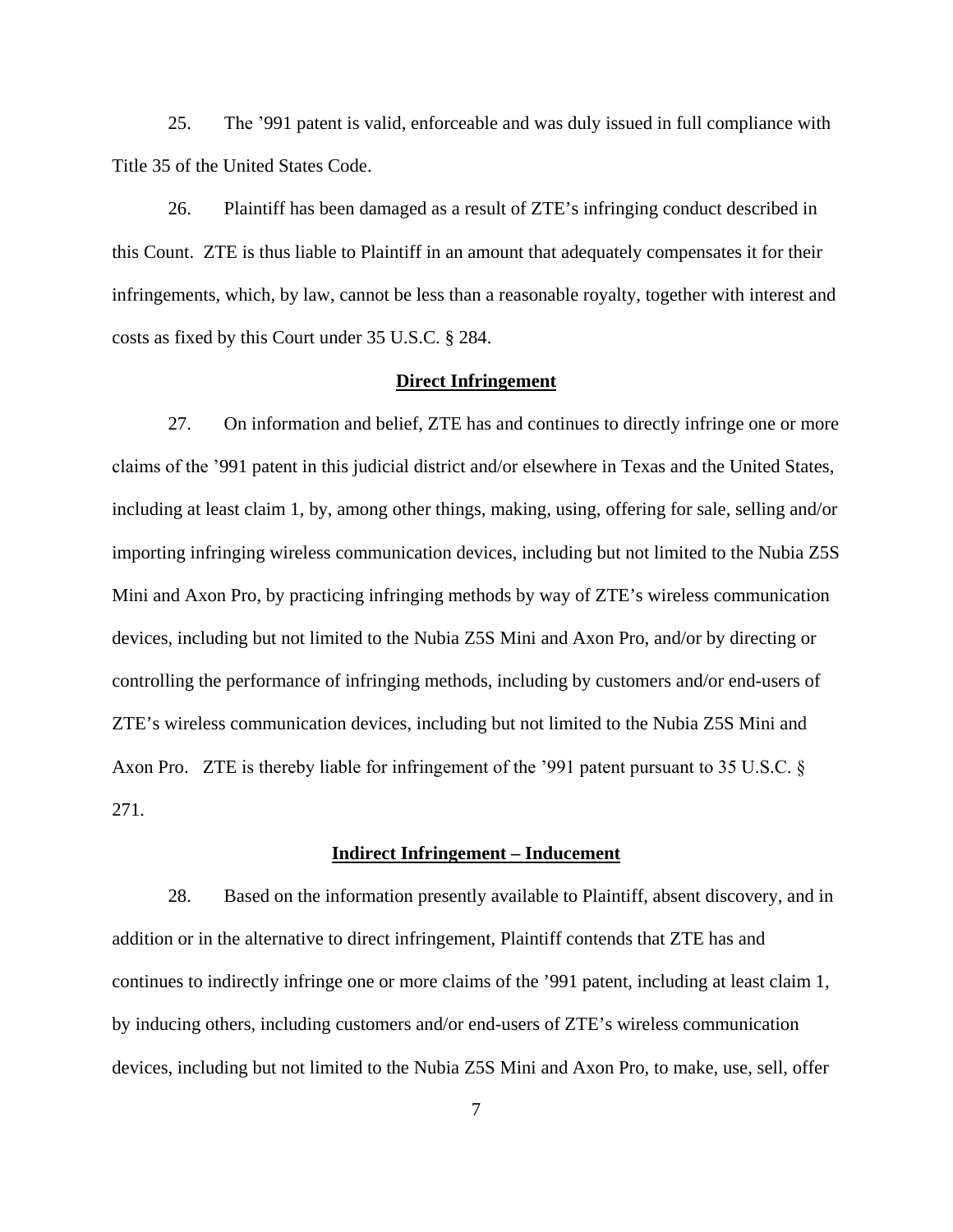for sale, and/or import wireless communication devices and/or to practice infringing methods in violation of one or more claims of the '991 patent, including at least claim 1.

29. On information and belief, Defendant ZTE Corporation has been on notice of the '991 patent since at least on or about July 23, 2014, or before, but has continued since that time to cause others to directly infringe the '991 patent as alleged herein. Defendants ZTE (USA) Inc. and ZTE Solutions, Inc. have been on notice of the '991 patent since at least service of this action, or before, but have continued since that time to cause others to directly infringe the '991 patent as alleged herein. In accordance with Fed. R. Civ. P. 11(b)(3), Plaintiff will likely have additional evidentiary support after a reasonable opportunity for further investigation or discovery on this issue.

30. On information and belief, since ZTE has been on notice of the '991 patent, ZTE has knowingly induced infringement of the '991 patent, including at least claim 1 of the '991 patent, and possessed specific intent to encourage others' infringement.

31. On information and belief, since ZTE has been on notice of the '991 patent, ZTE knew or should have known that its actions would induce actual infringement of the '991 patent, including at least claim 1 of the '991 patent, by customers and/or end-users of ZTE's wireless communication devices, including but not limited to the Nubia Z5S Mini and Axon Pro.

32. For example, since ZTE has been on notice of the '991 patent, ZTE has purposefully and voluntarily made available wireless communication devices, including but not limited to the Nubia Z5S Mini and Axon Pro, with the expectation that they would be utilized by customers and/or end-users in the United States in a way that infringes at least claim 1 of the '991 patent and provides support to such customers and/or end-users.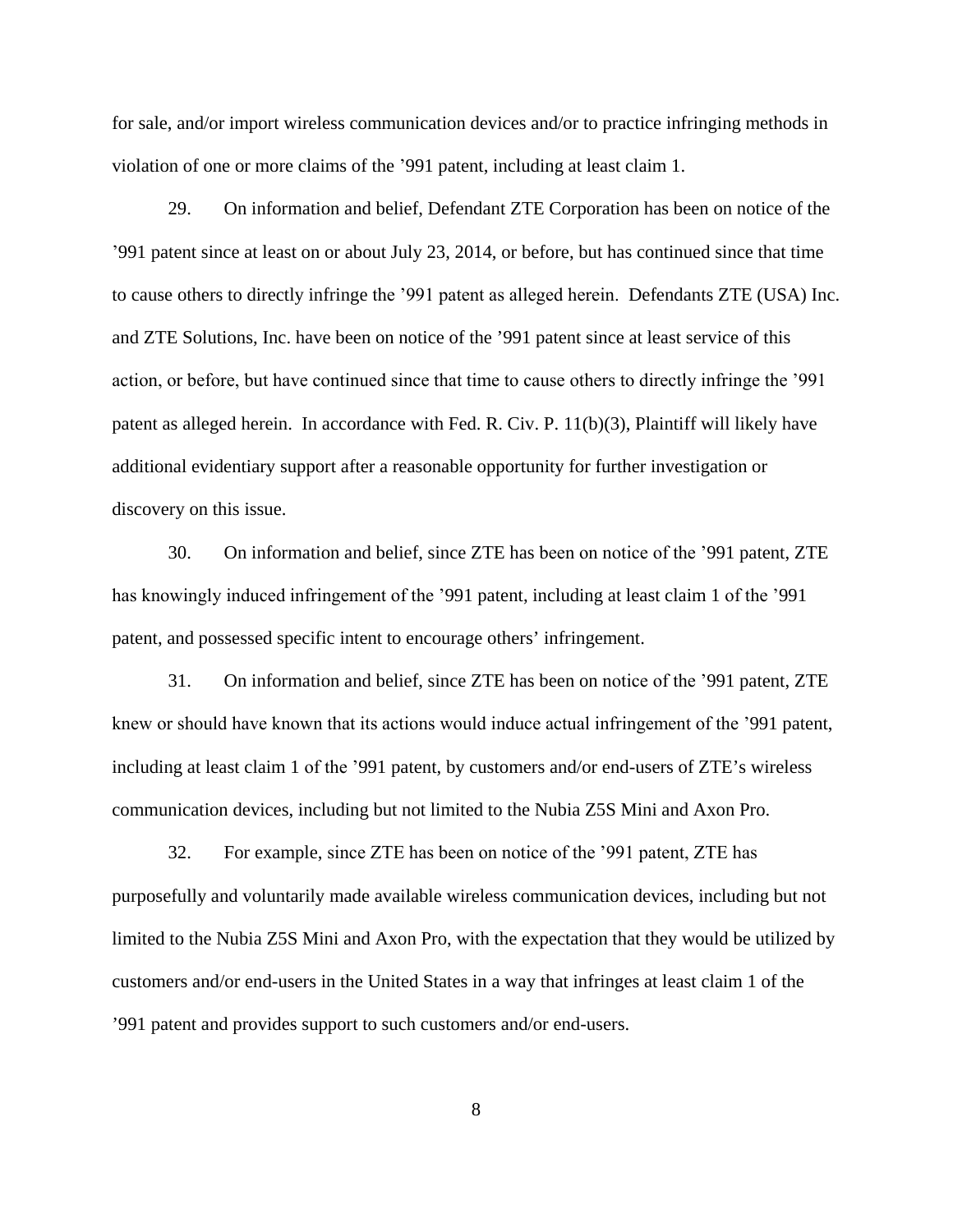33. Since ZTE has been on notice of the '991 patent, ZTE has also instructed and/or encouraged customers and/or end-users of ZTE's wireless communication devices, including but not limited to the Nubia Z5S Mini and Axon Pro, to utilize such devices in a way that results in the infringement of at least claim 1 of the '991 patent and has provided support to such customers and/or end-users.

34. ZTE has not produced or relied upon an opinion of counsel suggesting that the '991 patent is invalid or is not infringed by ZTE's wireless communication devices, including but not limited to the Nubia Z5S Mini and Axon Pro. In accordance with Fed. R. Civ. P. 11(b)(3), Plaintiff will likely have additional evidentiary support after a reasonable opportunity for discovery on this issue.

35. ZTE has not produced any evidence as to any investigation, design around or that any remedial action was taken with respect to the '991 patent. In accordance with Fed. R. Civ. P. 11(b)(3), Plaintiff will likely have additional evidentiary support after a reasonable opportunity for discovery on this issue.

## **COUNT III**

# **(INFRINGEMENT OF U.S. PATENT NO. 8,565,256)**

36. Plaintiff incorporates paragraphs 1 through 9 herein by reference.

37. Plaintiff is the owner and assignee of the '256 patent, entitled "Protocol for Allocating Upstream Slots Over a Link in a Point-to-Multipoint Communication System," with ownership of all substantial rights in the '256 patent, including the right to exclude others and to enforce, sue and recover damages for past and future infringement. A true and correct copy of the '256 patent is attached as Exhibit C.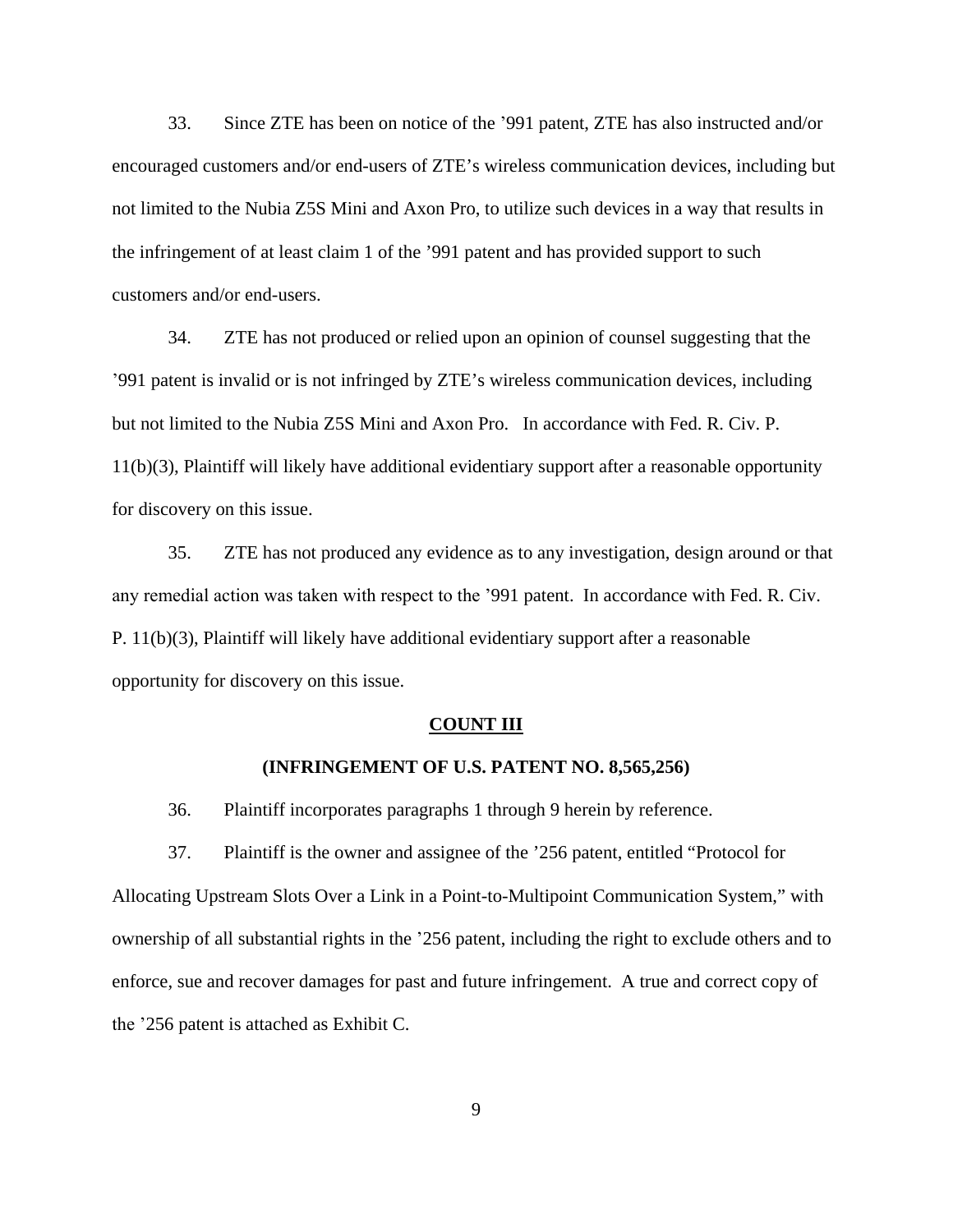38. The '256 patent is valid, enforceable and was duly issued in full compliance with Title 35 of the United States Code.

39. Plaintiff has been damaged as a result of ZTE's infringing conduct described in this Count. ZTE is thus liable to Plaintiff in an amount that adequately compensates it for their infringements, which, by law, cannot be less than a reasonable royalty, together with interest and costs as fixed by this Court under 35 U.S.C. § 284.

# **Direct Infringement**

40. On information and belief, ZTE has and continues to directly infringe one or more claims of the '256 patent in this judicial district and/or elsewhere in Texas and the United States, including at least claim 1, by, among other things, making, using, offering for sale, selling and/or importing infringing wireless communication devices, including but not limited to the Nubia Z5S Mini and Axon Pro, by practicing infringing methods by way of ZTE's wireless communication devices, including but not limited to the Nubia Z5S Mini and Axon Pro, and/or by directing or controlling the performance of infringing methods, including by customers and/or end-users of ZTE's wireless communication devices, including but not limited to the Nubia Z5S Mini and Axon Pro. ZTE is thereby liable for infringement of the '256 patent pursuant to 35 U.S.C. § 271.

#### **Indirect Infringement – Inducement**

41. Based on the information presently available to Plaintiff, absent discovery, and in addition or in the alternative to direct infringement, Plaintiff contends that ZTE has and continues to indirectly infringe one or more claims of the '256 patent, including at least claim 1, by inducing others, including customers and/or end-users of ZTE's wireless communication devices, including but not limited to the Nubia Z5S Mini and Axon Pro, to make, use, sell, offer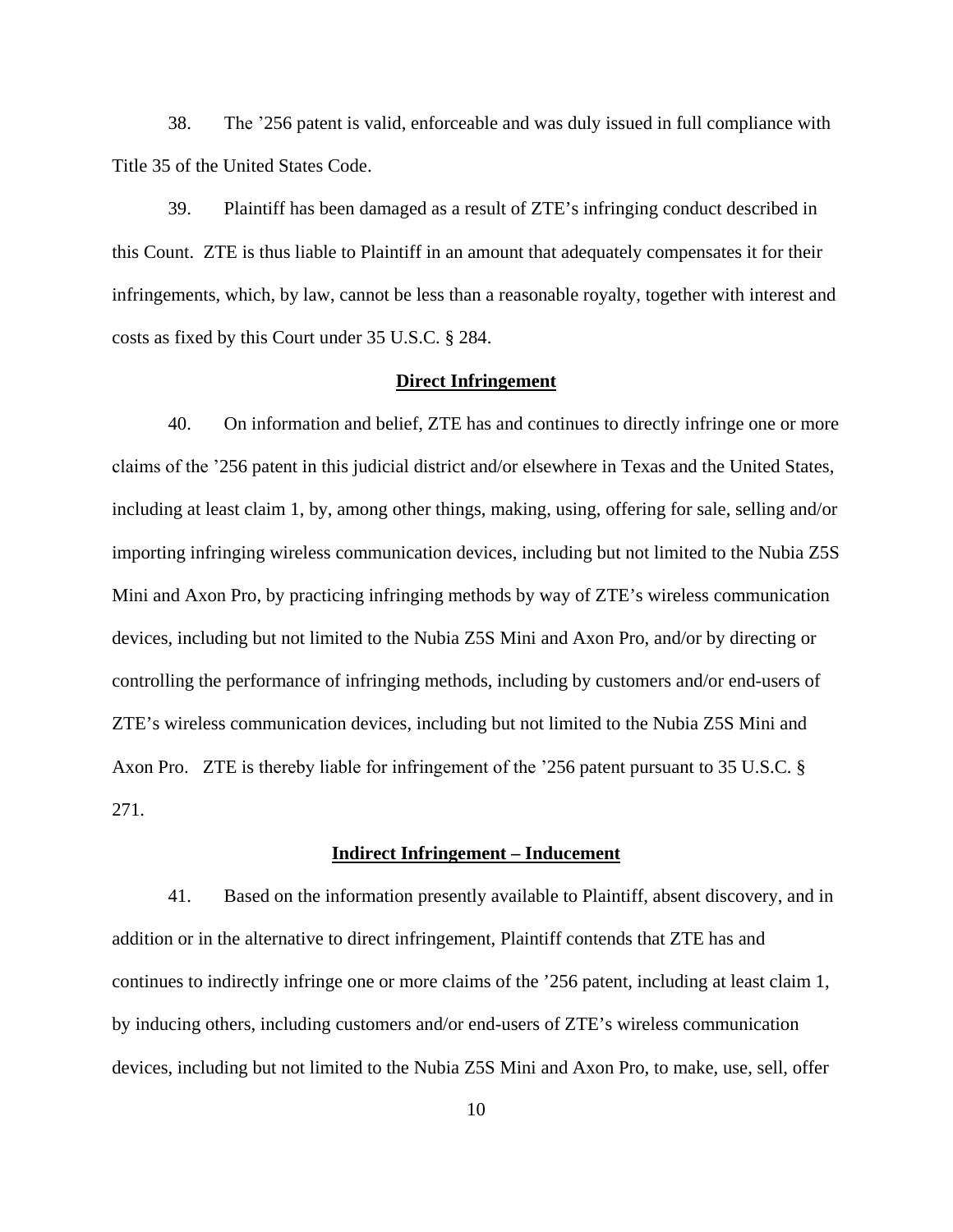for sale, and/or import wireless communication devices and/or to practice infringing methods in violation of one or more claims of the '256 patent, including at least claim 1.

42. On information and belief, Defendants ZTE Corporation and ZTE (USA) Inc. have been on notice of the '256 patent since at least as early as on or about February 14, 2014, or before, but have continued since that time to cause others to directly infringe the '256 patent as alleged herein. Defendant ZTE Solutions, Inc. has been on notice of the '256 patent since at least service of this action, or before, but has continued since that time to cause others to directly infringe the '256 patent as alleged herein. In accordance with Fed. R. Civ. P. 11(b)(3), Plaintiff will likely have additional evidentiary support after a reasonable opportunity for further investigation or discovery on this issue.

43. On information and belief, since ZTE has been on notice of the '256 patent, ZTE has knowingly induced infringement of the '256 patent, including at least claim 1 of the '256 patent, and possessed specific intent to encourage others' infringement.

44. On information and belief, since ZTE has been on notice of the '256 patent, ZTE knew or should have known that its actions would induce actual infringement of the '256 patent, including at least claim 1 of the '256 patent, by customers and/or end-users of ZTE's wireless communication devices, including but not limited to the Nubia Z5S Mini and Axon Pro.

45. For example, since ZTE has been on notice of the '256 patent, ZTE has purposefully and voluntarily made available wireless communication devices, including but not limited to the Nubia Z5S Mini and Axon Pro, with the expectation that they would be utilized by customers and/or end-users in the United States in a way that infringes at least claim 1 of the '256 patent.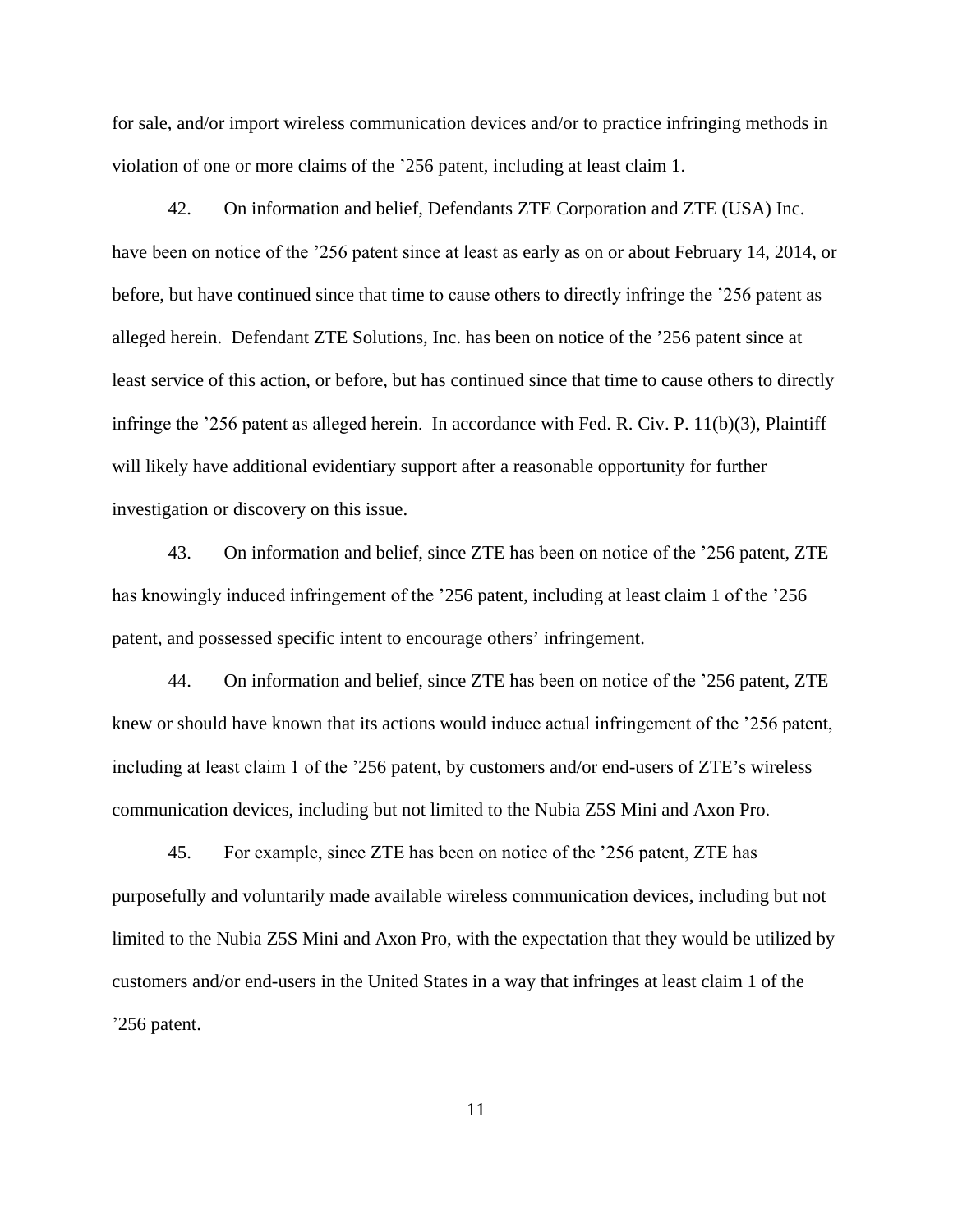46. Since ZTE has been on notice of the '256 patent, ZTE has also instructed and/or encouraged customers and/or end-users of ZTE's wireless communication devices, including but not limited to the Nubia Z5S Mini and Axon Pro, to utilize such devices in a way that results in the infringement of at least claim 1 of the '256 patent and has provided support to such customers and/or end-users.

47. ZTE has not produced or relied upon an opinion of counsel suggesting that the '256 patent is invalid or is not infringed by ZTE's wireless communication devices, including but not limited to the Nubia Z5S Mini and Axon Pro. In accordance with Fed. R. Civ. P. 11(b)(3), Plaintiff will likely have additional evidentiary support after a reasonable opportunity for discovery on this issue.

48. ZTE has not produced any evidence as to any investigation, design around or that any remedial action was taken with respect to the '256 patent. In accordance with Fed. R. Civ. P. 11(b)(3), Plaintiff will likely have additional evidentiary support after a reasonable opportunity for discovery on this issue.

#### **COUNT IV**

# **(INFRINGEMENT OF U.S. PATENT NO. 9,125,051)**

49. Plaintiff incorporates paragraphs 1 through 9 herein by reference.

50. Plaintiff is the owner and assignee of the '051 patent, entitled "Protocol for Allocating Upstream Slots Over a Link in a Point-to-Multipoint Communication System," with ownership of all substantial rights in the '051 patent, including the right to exclude others and to enforce, sue and recover damages for past and future infringement. A true and correct copy of the '051 patent is attached as Exhibit D.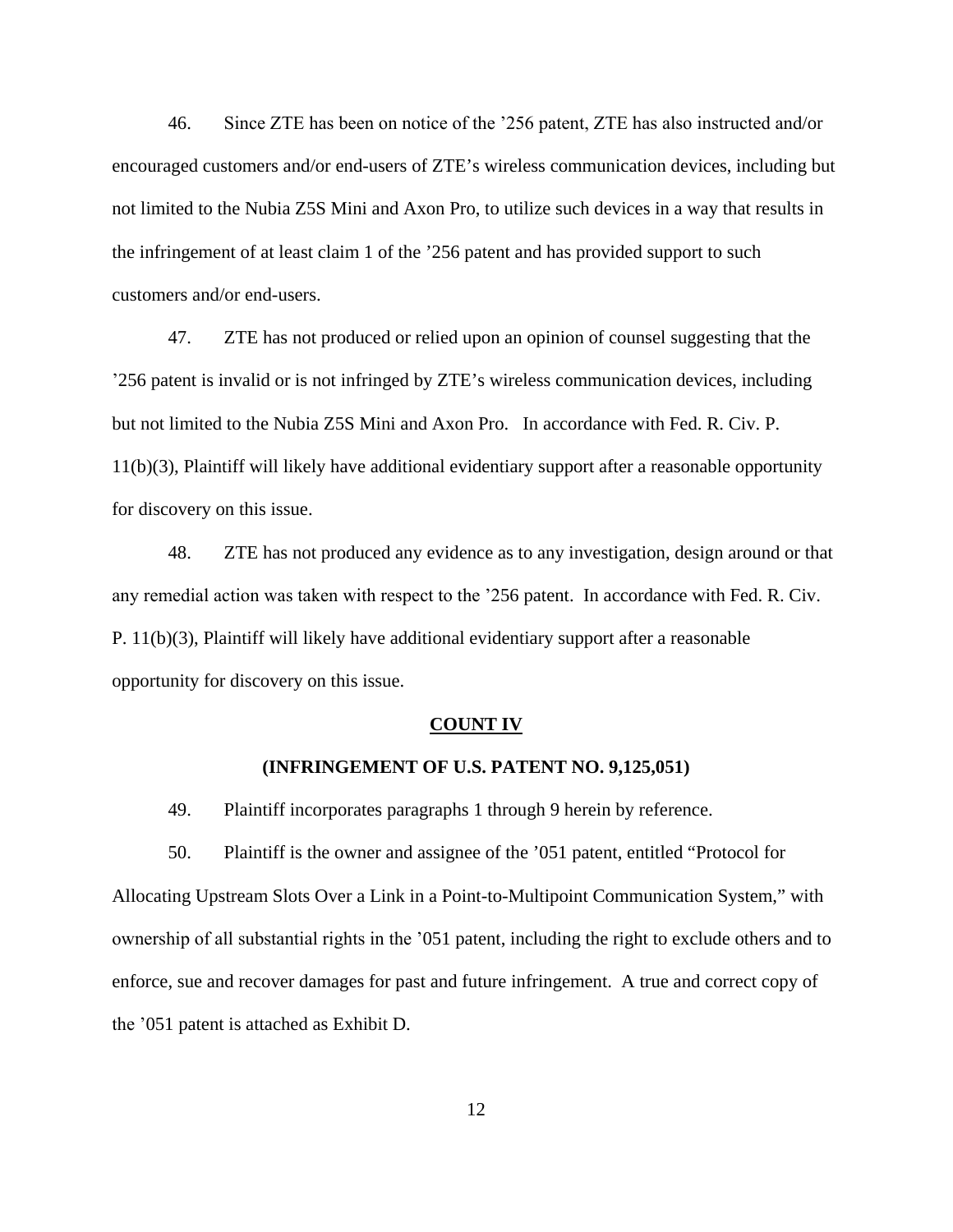51. The '051 patent is valid, enforceable and was duly issued in full compliance with Title 35 of the United States Code.

52. Plaintiff has been damaged as a result of ZTE's infringing conduct described in this Count. ZTE is thus liable to Plaintiff in an amount that adequately compensates it for their infringements, which, by law, cannot be less than a reasonable royalty, together with interest and costs as fixed by this Court under 35 U.S.C. § 284.

# **Direct Infringement**

53. On information and belief, ZTE has and continues to directly infringe one or more claims of the '051 patent in this judicial district and/or elsewhere in Texas and the United States, including at least claim 21, by, among other things, making, using, offering for sale, selling and/or importing infringing wireless communication devices, including but not limited to the Nubia Z5S Mini and Axon Pro, by practicing infringing methods by way of ZTE's wireless communication devices, including but not limited to the Nubia Z5S Mini and Axon Pro, and/or by directing or controlling the performance of infringing methods, including by customers and/or end-users of ZTE's wireless communication devices, including but not limited to the Nubia Z5S Mini and Axon Pro. ZTE is thereby liable for infringement of the '051 patent pursuant to 35 U.S.C. § 271.

## **Indirect Infringement – Inducement**

54. Based on the information presently available to Plaintiff, absent discovery, and in addition or in the alternative to direct infringement, Plaintiff contends that ZTE has and continues to indirectly infringe one or more claims of the '051 patent, including at least claim 21, by inducing others, including customers and/or end-users of ZTE's wireless communication devices, including but not limited to the Nubia Z5S Mini and Axon Pro, to make, use, sell, offer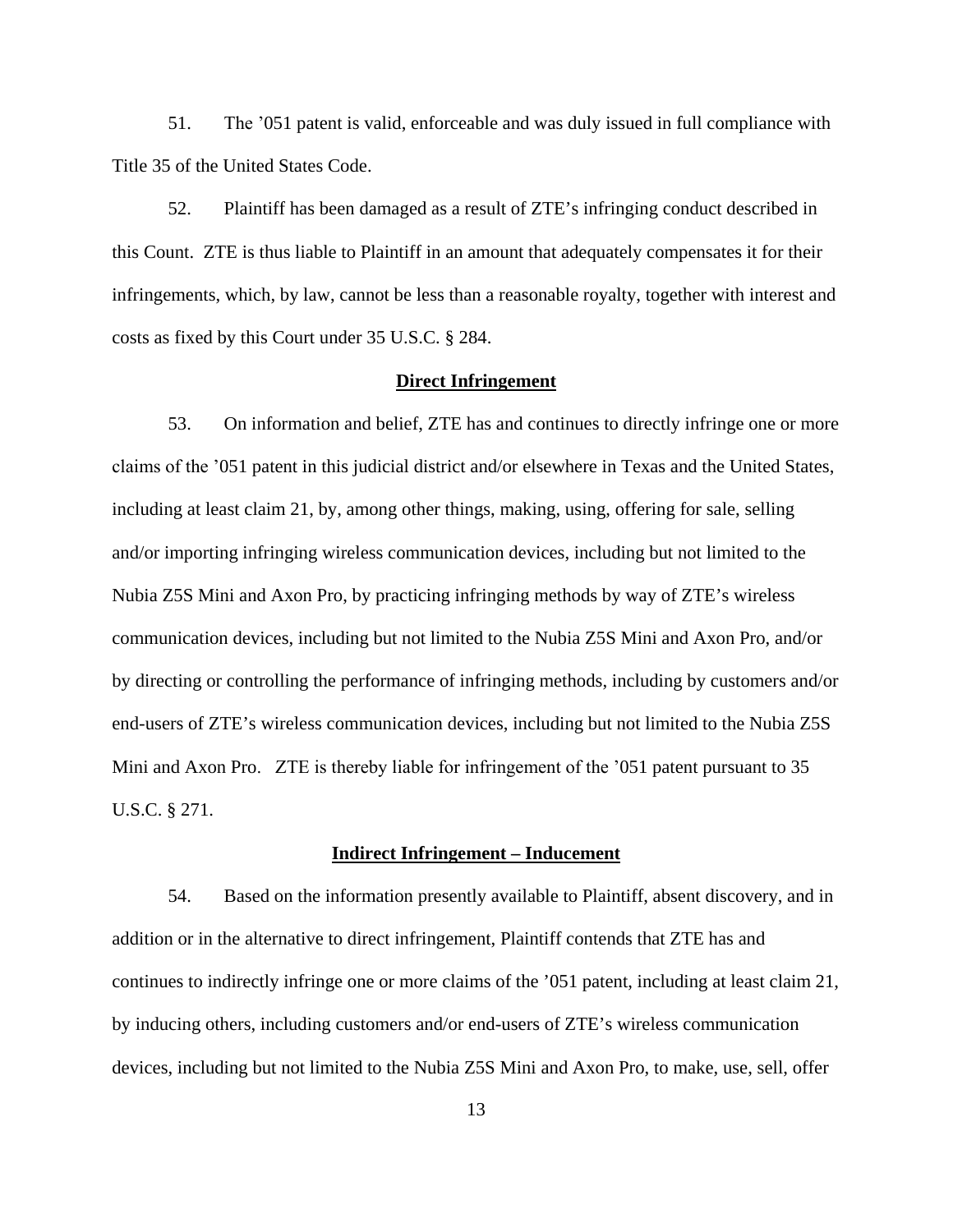for sale, and/or import wireless communication devices and/or to practice infringing methods in violation of one or more claims of the '051 patent, including at least claim 21.

55. ZTE has been on notice of the '051 patent since at least service of this action, or before, but has continued since that time to cause others to directly infringe the '051 patent as alleged herein. In accordance with Fed. R. Civ. P. 11(b)(3), Plaintiff will likely have additional evidentiary support after a reasonable opportunity for further investigation or discovery on this issue.

56. On information and belief, since ZTE has been on notice of the '051 patent, ZTE has knowingly induced infringement of the '051 patent, including at least claim 21 of the '051 patent, and possessed specific intent to encourage others' infringement.

57. On information and belief, since ZTE has been on notice of the '051 patent, ZTE knew or should have known that its actions would induce actual infringement of the '051 patent, including at least claim 21 of the '051 patent, by customers and/or end-users of ZTE's wireless communication devices, including but not limited to the Nubia Z5S Mini and Axon Pro.

58. For example, since ZTE has been on notice of the '051 patent, ZTE has purposefully and voluntarily made available wireless communication devices, including but not limited to the Nubia Z5S Mini and Axon Pro, with the expectation that they would be utilized by customers and/or end-users in the United States in a way that infringes at least claim 21 of the '051 patent.

59. Since ZTE has been on notice of the '051 patent, ZTE has also instructed and/or encouraged customers and/or end-users of ZTE's wireless communication devices, including but not limited to the Nubia Z5S Mini and Axon Pro, to utilize such devices in a way that results in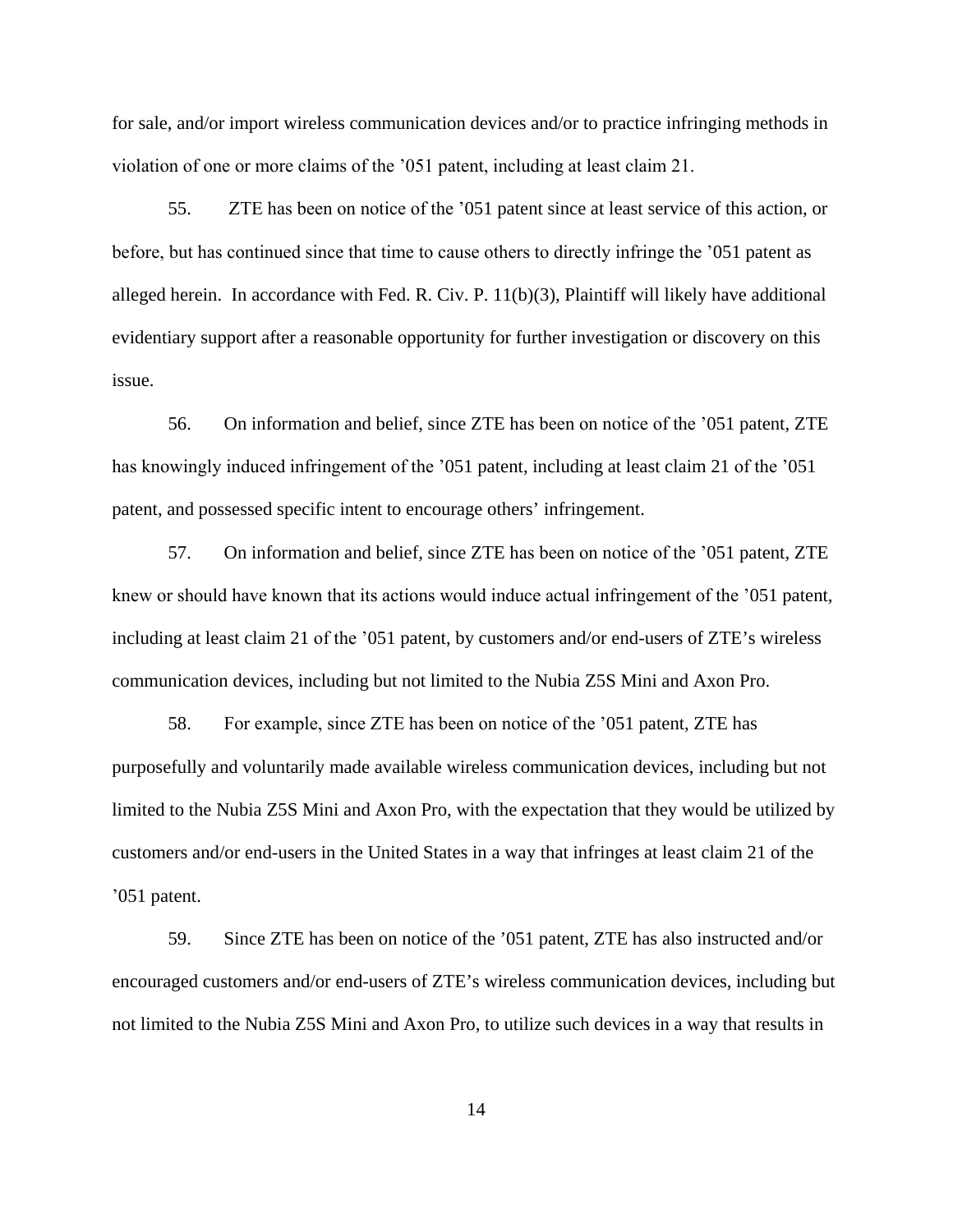the infringement of at least claim 21 of the '051 patent and has provided support to such customers and/or end-users.

60. ZTE has not produced or relied upon an opinion of counsel suggesting that the '051 patent is invalid or is not infringed by ZTE's wireless communication devices, including but not limited to the Nubia Z5S Mini and Axon Pro. In accordance with Fed. R. Civ. P. 11(b)(3), Plaintiff will likely have additional evidentiary support after a reasonable opportunity for discovery on this issue.

61. ZTE has not produced any evidence as to any investigation, design around or that any remedial action was taken with respect to the '051 patent. In accordance with Fed. R. Civ. P. 11(b)(3), Plaintiff will likely have additional evidentiary support after a reasonable opportunity for discovery on this issue.

## **ADDITIONAL ALLEGATIONS**

62. Plaintiff has been damaged as a result of Defendants' infringing conduct described herein. ZTE is thus liable to Plaintiff in an amount that adequately compensates Plaintiff for Defendants' infringement, which, by law, cannot be less than a reasonable royalty, together with interest and costs as fixed by the Court under 35 U.S.C. § 284.

63. Defendants' actions complained of herein will continue unless Defendants are enjoined by this Court.

64. Plaintiff has complied with 35 U.S.C. § 287.

65. Defendants' actions complained of herein are causing irreparable harm and monetary damage to Plaintiff and will continue to do so unless and until Defendants are enjoined and restrained by this Court.

#### **JURY DEMAND**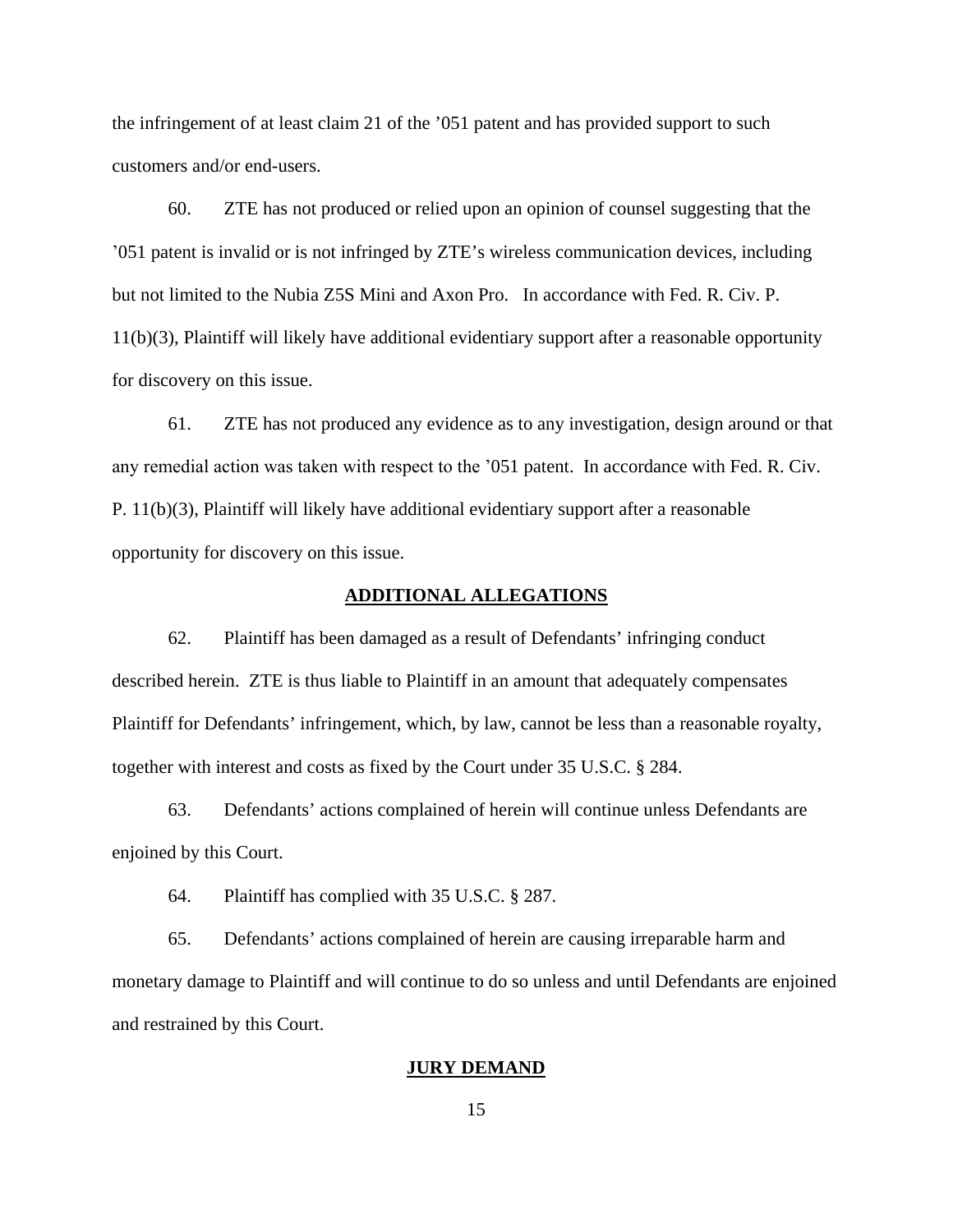Plaintiff hereby requests a trial by jury pursuant to Rule 38 of the Federal Rules of Civil Procedure.

# **PRAYER FOR RELIEF**

Plaintiff requests that this Court find in its favor and against Defendants, and that this Court grant Plaintiff the following relief:

a. Enter judgment for Plaintiff on this Complaint;

b. Enter judgment that one or more claims of the '211, '991, '256, and '051 patents have been infringed, either directly or indirectly by Defendants;

c. Enter judgment that Defendants account for and pay to Plaintiff all damages to and costs incurred by Plaintiff because of Defendants' infringing activities and other conduct complained of herein;

d. Award Plaintiff damages resulting from Defendants' infringement in accordance with 35 U.S.C. § 284;

e. Enter a permanent injunction enjoining Defendants and their officers, directors, agents, servants, affiliates, employees, divisions, branches, subsidiaries, parents, and all others acting in active concert or participation with them, from infringing or inducing infringement of the '211, '991, '256, and '051 patents, or, in the alternative, judgment that Defendants account for and pay to Plaintiff a reasonable royalty and an ongoing post-judgment royalty because of Defendants' past, present and future infringing activities and other conduct complained of herein;

f. That Plaintiff be granted pre-judgment and post-judgment interest on the damages caused by Defendants' infringing activities and other conduct complained of herein;

g. Find the case to be exceptional under the provisions of 35 U.S.C. § 285;